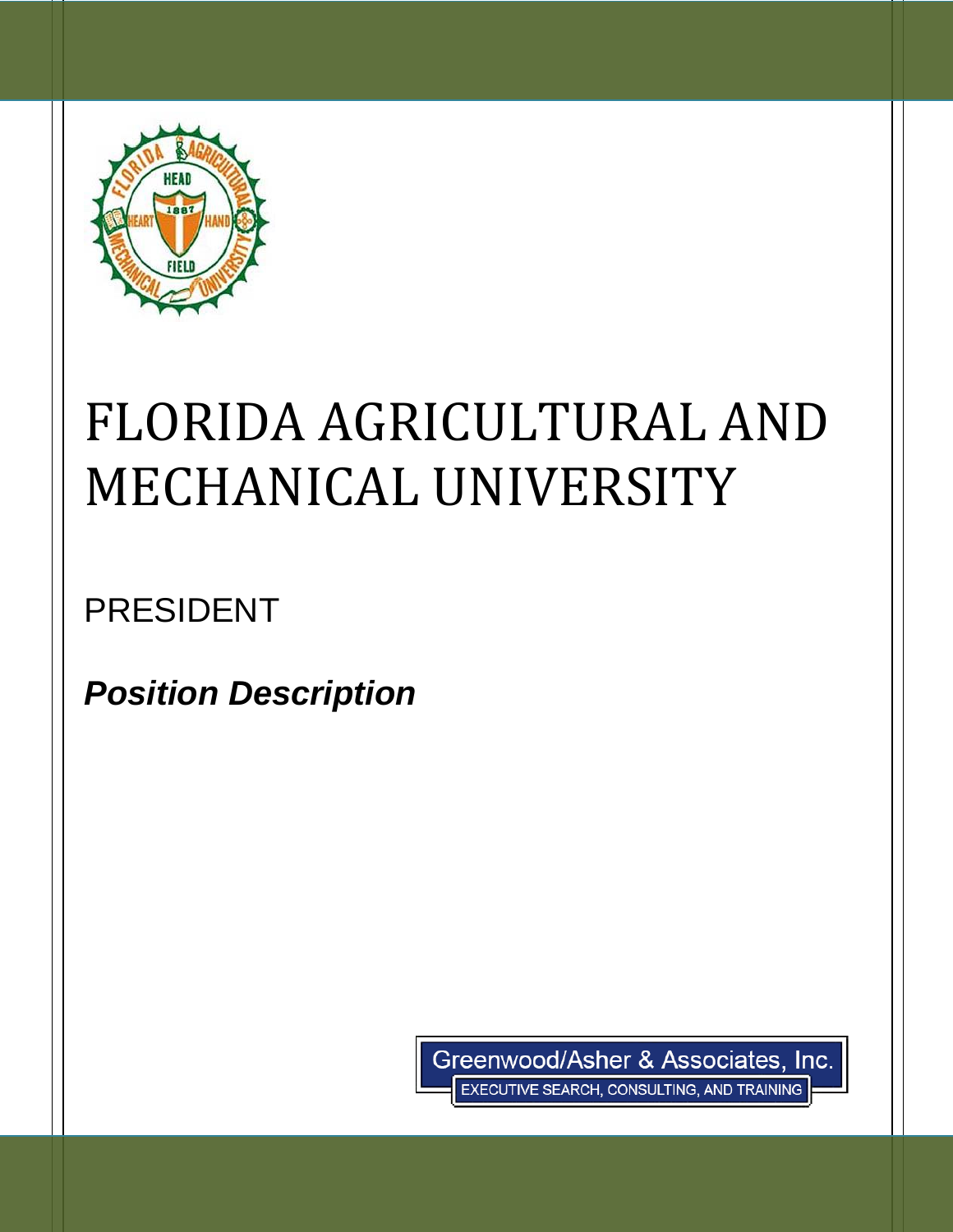

# *The Position*

Celebrating 125 years of "Excellence with Caring," Florida Agricultural and Mechanical University (FAMU) embarks upon its search for the 11<sup>th</sup> President of the institution. The President is the chief executive officer of the University and reports to the FAMU Board of Trustees. The President has broad delegated responsibility for all operations of the institution, including overall leadership and articulation of the mission and goals of the university to both internal and external constituencies. As CEO, the President will evaluate, manage, and promote sustainable growth, enhance and improve academic programs and facilities, identify new and expand existing resources, and strengthen the technological infrastructure.

# *About the University*

Founded in 1887 as the State Normal College for Colored Students, Florida A&M University (FAMU), is a public, fully accredited member of the State University System of Florida. FAMU is an 1890 land-grant, doctoral/research institution and is the premier school among historically black colleges and universities. Prominently located on "the highest of seven hills" in Florida's capital city of Tallahassee, Florida A&M University remains the only historically black university in the twelve member State University System of Florida (SUS).

FAMU is providing support to the nation and to the global community in helping to create a collaborative, research infrastructure dedicated to improving our lives across our interconnected worlds. Classified by the Carnegie Foundation for the Advancement of Teaching as a Doctoral Research University, FAMU offers 62 bachelor's degrees and 39 master's degrees. The University has 14 colleges and schools. FAMU offers three professional degrees, the Juris Doctor, Doctor of Pharmaceutical Sciences, and Doctor of Physical Therapy. FAMU offers eleven (11) doctoral programs which include 10 Ph.D. programs to include chemical engineering, civil engineering, electrical engineering, mechanical engineering, industrial engineering, biomedical engineering, physics, pharmaceutical sciences, educational leadership, and environmental sciences.

The university's campus expands over 419 acres in Tallahassee and has several satellite campuses including the College of Law in Orlando; the College of Pharmacy and Pharmaceutical Sciences which has sites in Miami, Jacksonville, Tampa and Crestview; and the FAMU Farm in

## *Just the Facts*

#### *Enrollment*

- *Total enrollment on and off campus is 13,204 of which 1,928 are non-Florida residents.*
- *83 percent undergraduate; 15 percent graduate*
- *5,234 male; 7,973 female students*

*[http://www.famu.edu/index.cfm?](http://www.famu.edu/index.cfm?AboutFAMU&Overview) [AboutFAMU&Overview](http://www.famu.edu/index.cfm?AboutFAMU&Overview)*

## *Student-to-Faculty Ratio*

*18:1*

## *Full-time Instructional Faculty*

- *537; 76 percent are tenured or tenured-track Non-Faculty Staff*
- *1,131*

## *Florida A&M University Foundation*

 *Florida A&M University Foundation's assets and managed funds — including gifts and bequests — totaled more than \$110 million.*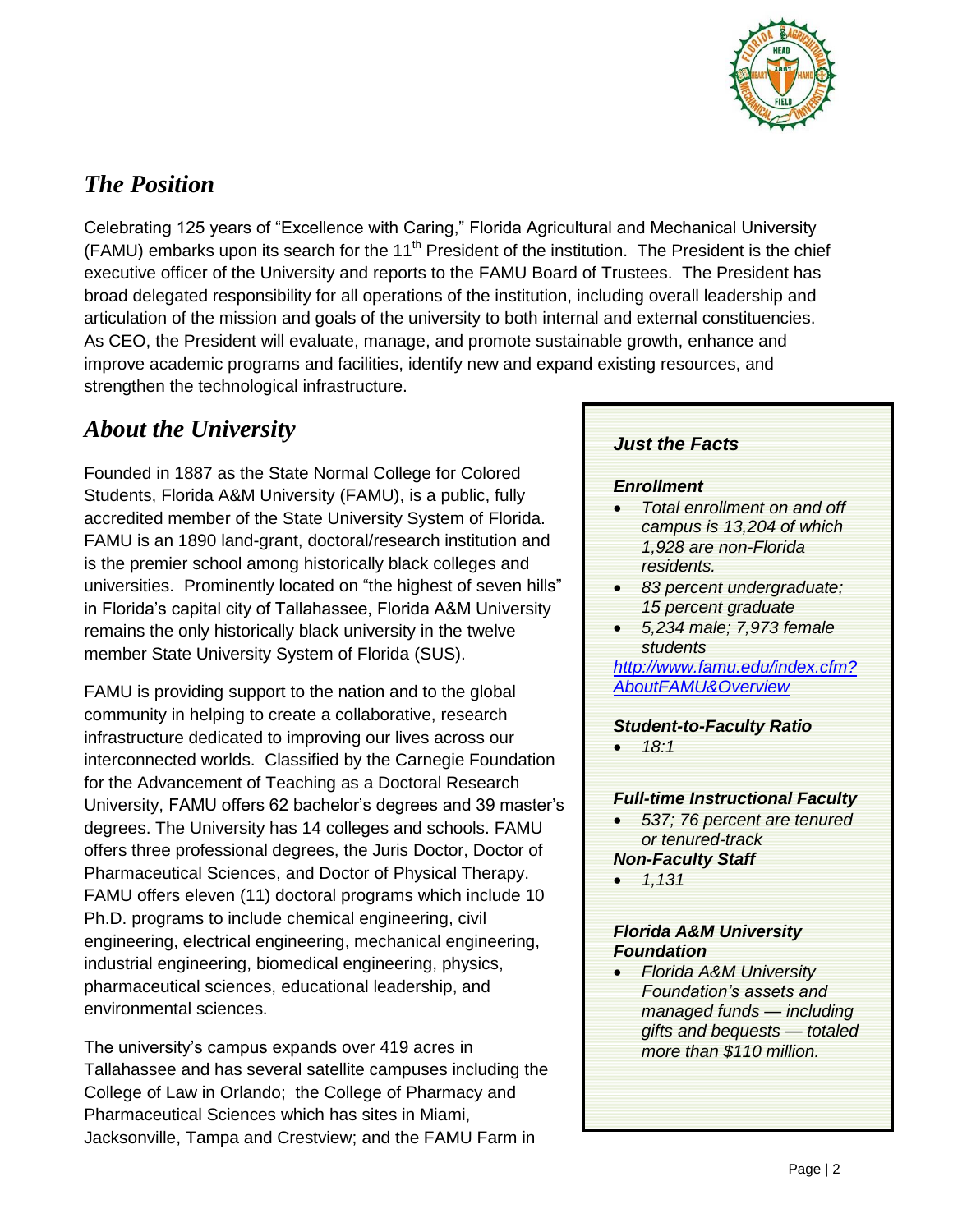

Quincy.

The university fulfills its land-grant mission of transforming knowledge to practice through technological leadership and by fueling \$1.6 billion dollars in economic growth and approximately 25,000 jobs created locally, regionally, and across Florida.

Originally designed to meet the needs of the underrepresented and the underprivileged, Florida A&M University continues to serve the citizens of Florida and the world through its provision of preeminent academic programs. For more on Florida A&M University's rich history, visit [http://www.famu.edu/index.cfm?AboutFAMU&History.](http://www.famu.edu/index.cfm?AboutFAMU&History)

## *Mission Statement*

Florida Agricultural and Mechanical University (FAMU) is an 1890 land-grant institution dedicated to the advancement of knowledge, resolution of complex issues and the empowerment of citizens and

communities. The University provides a student-centered environment consistent with its core values. The faculty is committed to educating students at the undergraduate, graduate, doctoral and professional levels, preparing graduates to apply their knowledge, critical thinking skills and creativity in their service to society. FAMU's distinction as a doctoral/research institution will continue to provide mechanisms to address emerging issues through local and global partnerships. Expanding upon the University's land grant status, it will enhance the lives of constituents through innovative research, engaging cooperative extension, and public service. While the University continues its historic

## *Core Values:*

Scholarship, Excellence, Openness, Fiscal Responsibility, Accountability, Collaboration, Diversity, Service, Fairness, Courage, Integrity, Respect, Collegiality, Freedom, Ethics and Shared Governance.

mission of educating African Americans, FAMU embraces persons of all races, ethnic origins and nationalities as life-long members of the university community. (*Adopted by the FAMU Board of Trustees, October 2009*)

# *Institutional Governance and Structure*

The University is part of the State University System of Florida, composed of 12 universities of varying sizes and missions, which is overseen by the Board of Governors, a constitutional body.. The president reports directly to

the Board of Trustees which consists of thirteen (13) members. Six (6) trustees are appointed by the Governor and five (5) trustees are appointed by the Board of Governors, subject to

confirmation by the Florida Senate. These trustees serve staggered terms of five (5) years. The Presidents of the Faculty Senate and Student Government Association are elected by their bodies, and serve a one-year term. As the governing body of the University, the Board of Trustees is

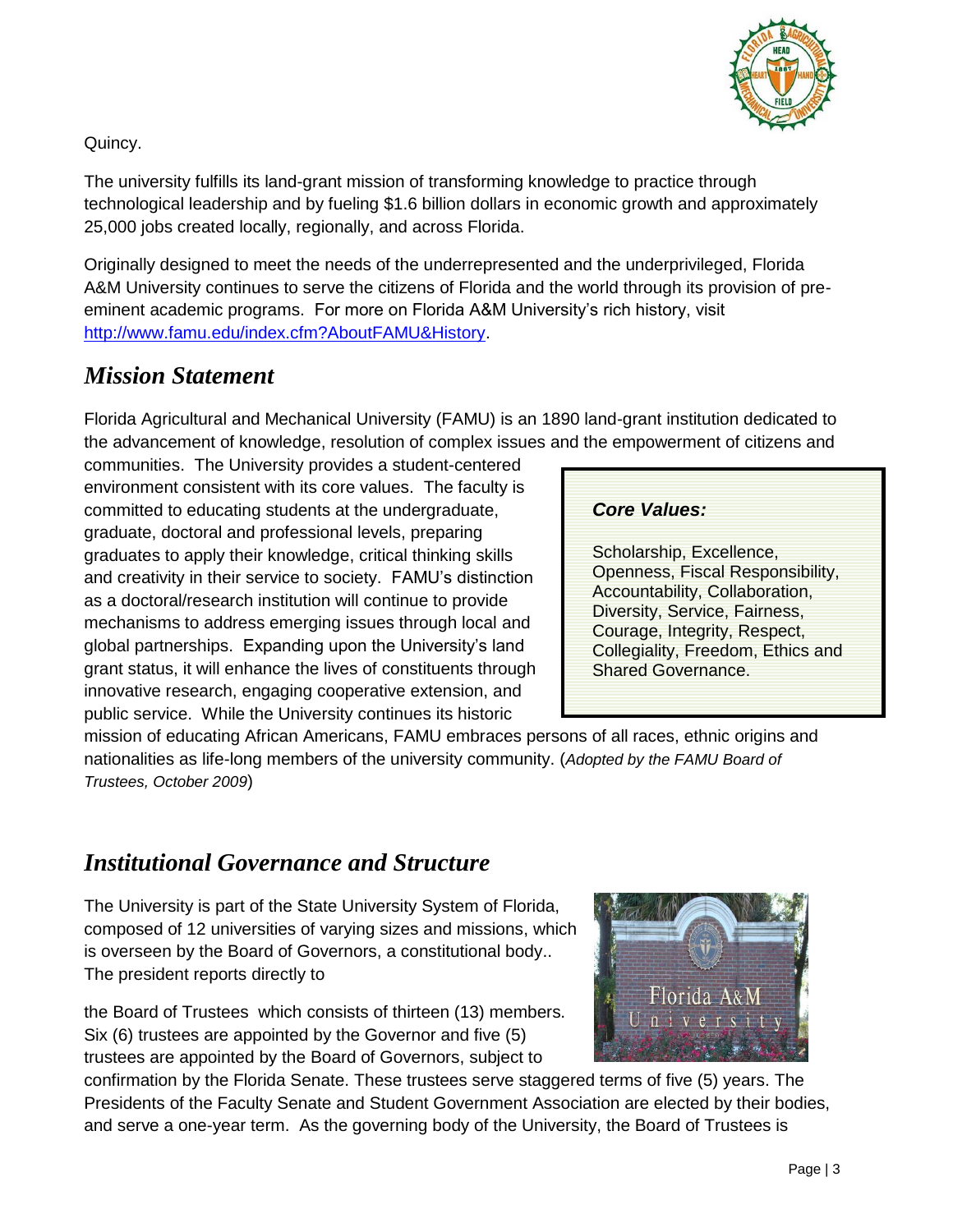

charged with policy making for the University. The powers and duties of the Board of Trustees are set forth in Sections1001.71 - 1001.73, Florida Statutes; and Board of Governors Regulation 1.001.

Trustees serve without compensation and meet at least quarterly. The officers of the Board of Trustees are chair and vice-chair. Each is elected for a term of two (2) years and may be re-elected for one additional consecutive term. The President serves as the corporate secretary to the Board of Trustees. The President has the responsibility for the day-to-day management of the University. For this reason, one of the most important responsibilities of the Board of Trustees is the selection, retention and replacement of the President. The powers and duties of the President are set forth in FAMU Regulation 1.021.

The University is committed to shared governance, with faculty members represented through a Faculty Senate. The Faculty Senate is the highest legislative body within the University, and advises the President on academic matters and other concerns affecting more than one school or college. The Faculty Senate considers, legislates, and advises on all matters of general University interest.

Faculty Senators are elected annually for two year staggered terms in March of each year by the faculty of each college or school. New Senators take office at the initial fall meeting of the Faculty Senate. In addition, various members of the University administration may be ex-officio members, and the Student Government Associate elects four (4) student members. The Faculty Senate elects its officers, sets its own rules of procedure, and establishes committees to perform Senate functions.

## *Strategic Plan*

Florida A&M University conducted a broad and participative strategic planning process, resulting in the plan entitled, *2020 Vision with Courage*. Presented and approved by the Board of Trustees in October 2009, the plan will lead to the University becoming internationally recognized as a premiere land grant and research institution committed to exemplary teaching, research and service. Courageous visioning and actions have been and will continue to be keys to FAMU's success. As such, this strategic plan is yet another courageous step toward FAMU 2020, with 2050 in its sights. The following five strategic initiatives are the goals of the plan:

- Create a  $21^{st}$  century living and learning collegiate community
- Enable excellence in University processes and procedures
- Develop, enhance, and retain appropriate fiscal, human, technological, research and physical resources to achieve he University's mission
- Enable excellence in University Relations and Development

## *Vision Statement*

Florida A&M University (FAMU) will be internationally recognized as a premier land grant and research institution committed to exemplary teaching, research, and service preparing transformational graduates with high ethical values dedicated to solving complex issues impacting our global society.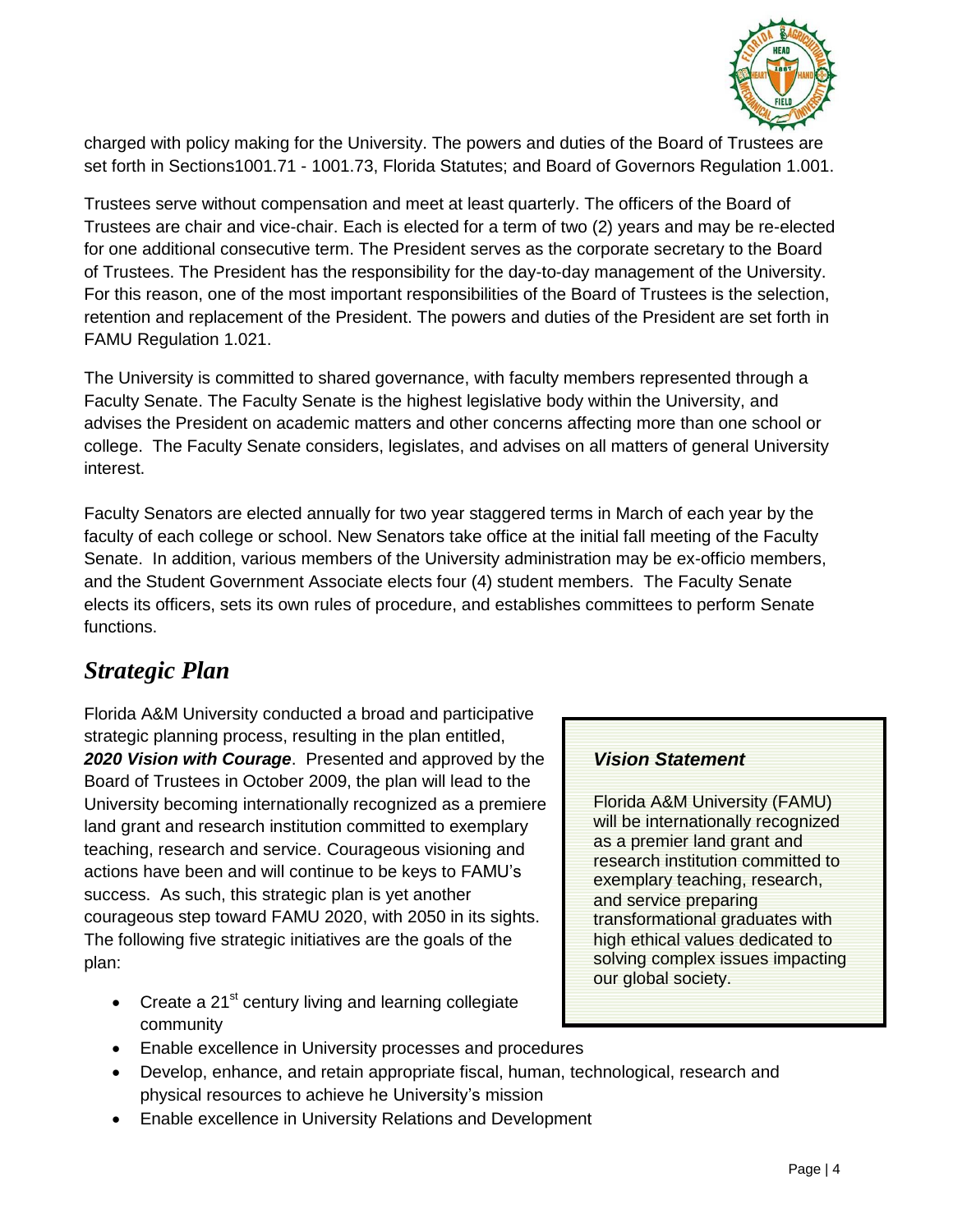

 Enhance and sustain an academic and social environment, promoting internationalization, diversity, and inclusiveness

<http://www.famu.edu/index.cfm?AboutFAMU&StrategicPlan>

# *University Budget*

Florida A&M University's operating budget in 2013-14 is approximately \$384 million dollars.



| Educational &<br>General | Contracts &<br>Grants | <b>Auxiliaries</b> | Financial<br>Aid             | Student<br><b>Activities</b> | Concessions | <b>Athletics</b> | Technology<br>Fee |
|--------------------------|-----------------------|--------------------|------------------------------|------------------------------|-------------|------------------|-------------------|
| \$171,054,113            | \$52,200,978          |                    | $$42,160,394$   \$70,787,456 | \$3,684,366                  | \$183,512   | \$9,164,768      | \$4,204,640       |

# *Academics*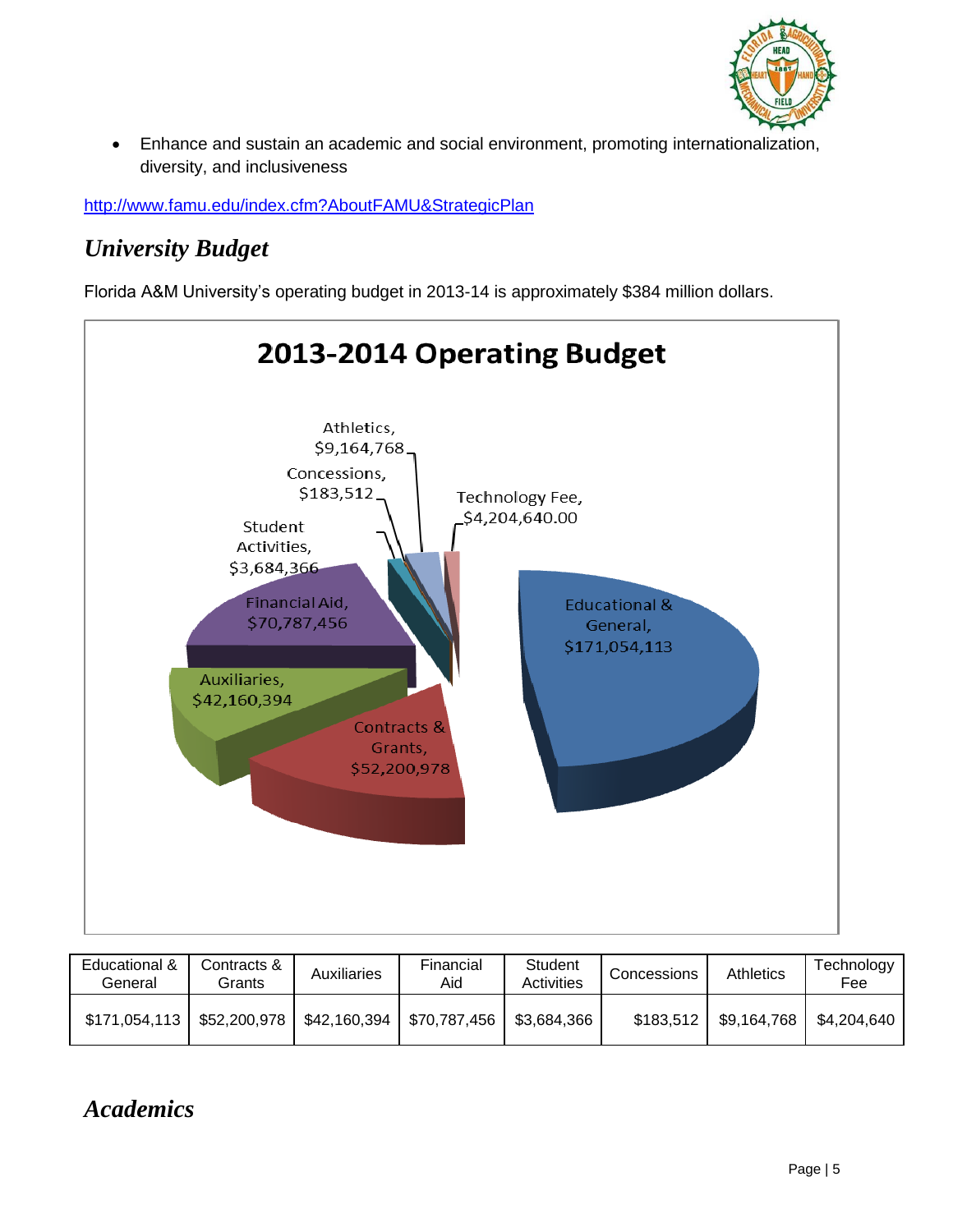

FAMU is known as a top producer of African American graduates in the nation and leads among universities within Florida. FAMU encourages and supports innovative teaching, research and public service, enhanced by informational and instructional technology and distance learning. It also provides service programs through cooperative extension, technology transfer, international affairs and a variety of public service programs to ever-broadening, diversified constituencies. FAMU has increasingly developed a graduate infrastructure of master's and doctoral programs. The academic divisions of FAMU are listed below:

| College of Science and Technology                         | College of Law                           |
|-----------------------------------------------------------|------------------------------------------|
| College of Education                                      | College of Agriculture and Food Sciences |
| College of Pharmacy and Pharmaceutical<br>Sciences        | <b>FAMU/FSU College of Engineering</b>   |
| College of Social Sciences, Arts and<br><b>Humanities</b> | School of the Environment                |
| <b>School of Allied Health Sciences</b>                   | <b>School of Architecture</b>            |
| School of Business and Industry                           | <b>School of Nursing</b>                 |
| School of Journalism and Graphic<br>Communication         | School of Graduate Studies and Research  |

The University was ranked among the Top 10 Best Historically Black Colleges or Universities in the nation and for the third consecutive year one of the Best National Universities for 2014 by *U.S. News & World Report.* FAMU and was named a "Best in the Southeast" College in *The Princeton Review* for 2014 and was listed on the *Forbes* list of top colleges in the U.S. for 2013 The University was recognized and ranked #2 among public universities by *The College Database* for providing highquality education at an affordable price in Florida. <http://www.famu.edu/index.cfm?AboutFAMU&Accolades>

## *Research*

Florida A&M University's research funding currently

## *Research Vision Statement*

Florida A&M University (FAMU) will become a nationally recognized research institution with an efficient infrastructure that supports the administration of research activities that foster relevant research, intellectual discovery, creative problem solving and the dissemination of knowledge.

exceeds \$53 million. The University continues to seek and earn research awards from national funding agencies, such as the U. S. Departments of Education, Health & Human Services, Agriculture, Defense, State, Commerce, Interior, Environmental Protection Agency, the National Oceanic and Atmospheric Administration, the National Science Foundation, the National Aeronautics & Space Administration, and the National Institutes of Health, to name some agencies.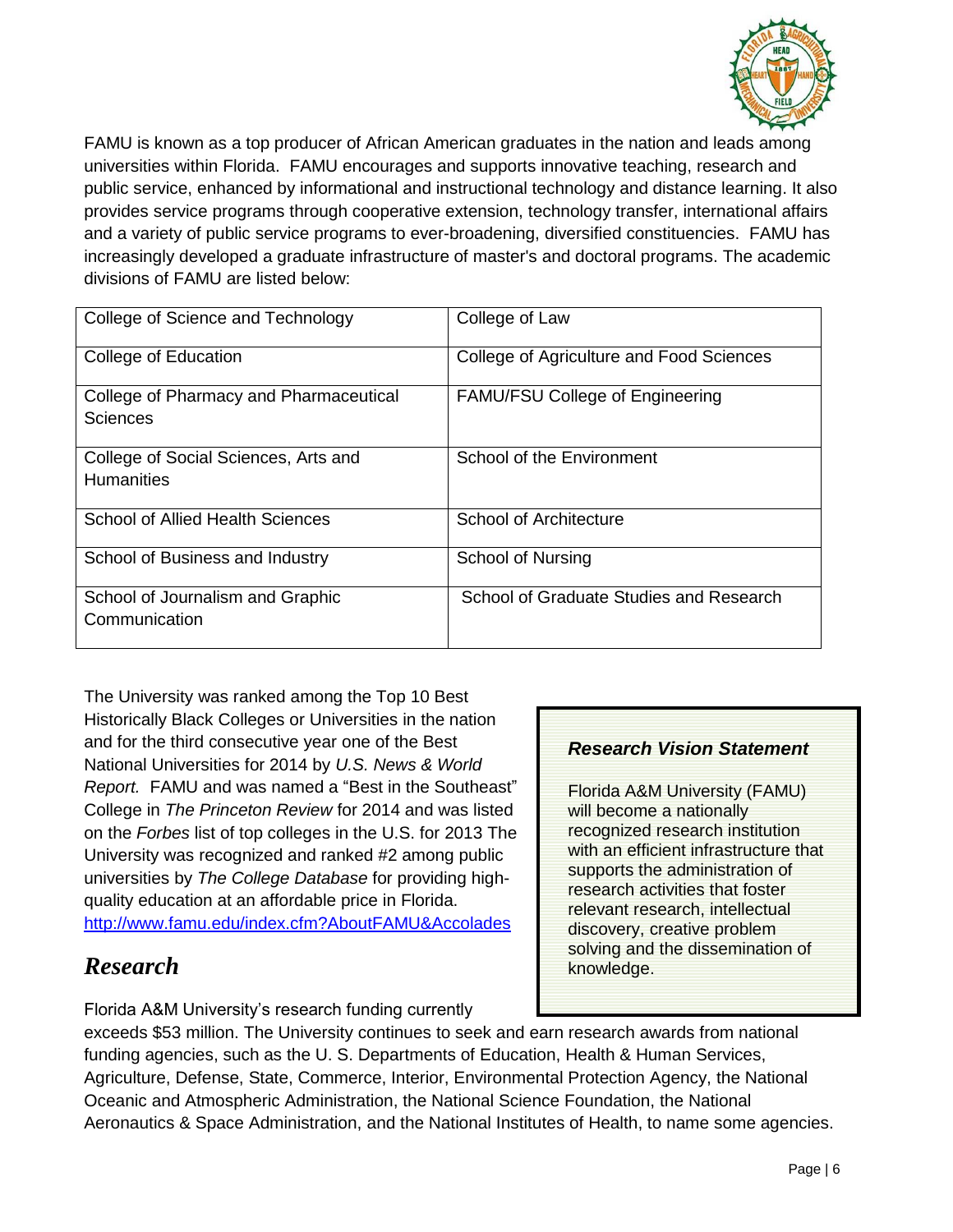

## <http://www.famu.edu/oir/UserFiles/File/DataReporting/FactBooks/1112/research%202011-12.pdf>

Some of the most recent awards include: one for national security with the U.S. Army on the detection of radioactive nuclear materials and a research award for future Army combat systems for ground and aerial vehicles; FAMU was also awarded \$5 million from the NSF for a new research center in science and technology and new academic programs in astrophysics and astrochemistry at the graduate and undergraduate levels.

A faculty member in the College of Pharmacy and Pharmaceutical Sciences has entered into an exclusive license agreement with a biopharmaceutical company for his work in creating compounds to treat some of the effects of Parkinson's disease.

The FAMU faculty is involved in cutting-edge research activities that are leading to advances in physical, chemical, biological and social sciences, the quality of health care, the food and agriculture industry, environmental health and safety, bioengineering and much more. The Division of Research provides FAMU investigators the maximum level of service and a solid infrastructure for all research activities of the University.

## *Accreditation*

Florida A&M University is accredited by the Commission on Colleges of the Southern Association of Colleges and School, Commission on Colleges to award baccalaureate, master's, professional and doctoral degrees. In addition, individual colleges, schools, and departments are accredited by their appropriate associations.<http://www.famu.edu/index.cfm?AboutFAMU&AccreditingAssociations>

## *Athletics*

Florida A&M University is a member of the Mid-Eastern Athletic Conference, sponsors 18 athletic programs. FAMU sponsors NCAA Division I teams for men and women and operates a FCS football program. Men's varsity sports include baseball, basketball, football, golf, swimming/diving, tennis, and track and field. Women's sports include basketball, bowling, cheerleading, golf, softball, swimming/diving, tennis, track and field, and volleyball. [http://www.famuathletics.com](http://www.famuathletics.com/) 



## *About Tallahassee*

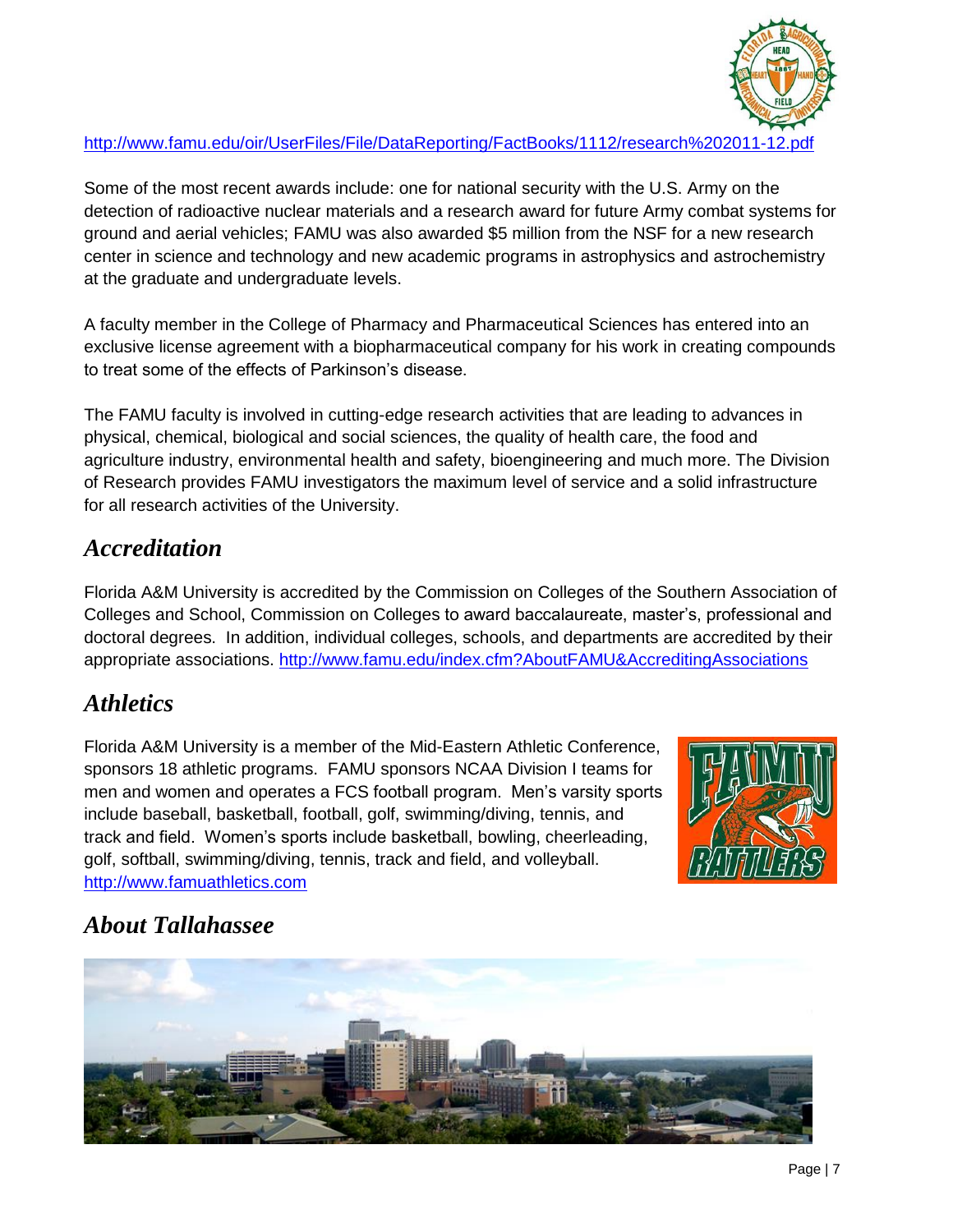

The City of Tallahassee, the county seat and the only incorporated city in Leon County, was established in 1825. Now Leon County's largest city, Tallahassee, is also home to the Florida legislature. Over the last ten years the population within the City of Tallahassee has grown by more than 15%; its current population is 275,487. The population in the surrounding metropolitan area is over 650,000.

Some highlights of life in Tallahassee are listed below:

- In 2013, Livibility.com ranked Tallahassee among the Top 100 Best Places to Live
- In 2013, ranked 10h Most Business-Friendly State
- In 2012, U.S. Census named Tallahassee among the best zip codes for young workers.
- Power Association (APPA) named Tallahassee the #1 Public Utility in the country; the City also received APPA's 2012 Energy Innovator Award.
- 2011, Tallahassee named among top cities worldwide as an innovation leader.
- 2011, Livecom awards Tallahassee the National 2011 Livability Award.
- 2011, Top 25 best mid-sized cities for job growth by Newgeography.

Tallahassee is vibrant, engaging and offers a highly-educated workforce in several major growth sectors:

## **Renewable Energy and Environment (CleanTech)**

As a community committed to clean technology and protecting the area's considerable natural resources, Tallahassee has found great success developing its renewable energy sector. Companies such as Danfoss Turbocor (oil-free compressors for large scale air-condition systems), Bing Energy (developing a less expensive hydrogen fuel cell), Verdicorp (turning waste heat into electricity), and SunnyLand Solar (making high efficiency solar tubes), are just a few recent examples. Partnerships with university-based research institutes have allowed this sector to flourish.

#### **Aviation, Aerospace, Defense and National Security**

As home to many industry-leading companies in this sector, Tallahassee fits in nicely with its Gulf Coast neighbors as one of the largest concentrations of aviation, aerospace and defense assets in the world. Aviation leaders include Flightline Group, which is a regional dealer for PiperJet and HondaJet. TeligentEMS in Gadsden County, Chemrigh Ordinance and General Dynamics Land Systems serve the defense industry as does Datamaxx Group, which provides cutting-edge technology solutions to local, state and federal law enforcement agencies.

#### **Health Sciences and Human Performance Enhancement**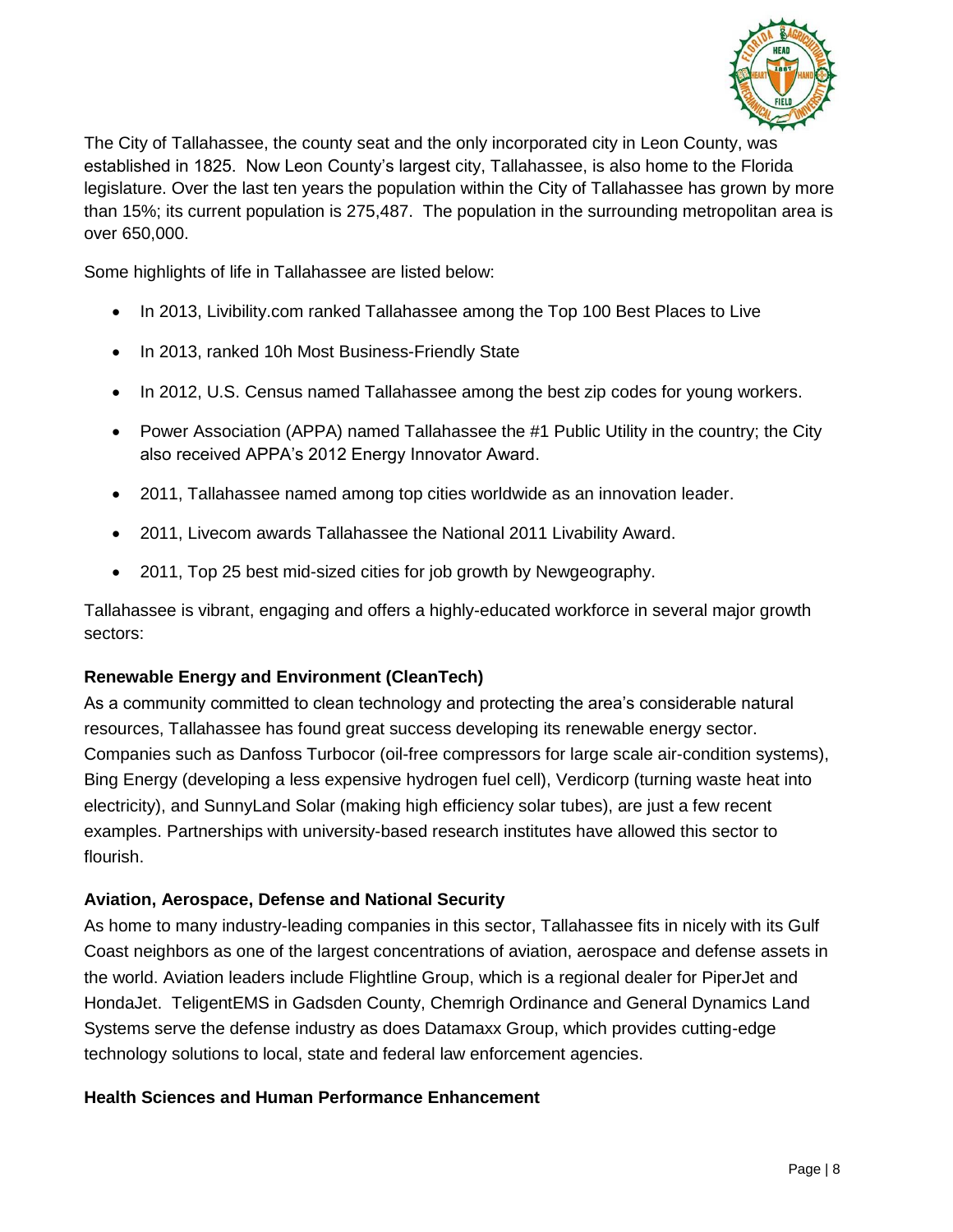

The Economic Development Council (EDC) has been focused on health care for years as a targeted industry sector painted with the broader brush of health sciences and human performance enhancement. Because Tallahassee serves as an "urban island" that provides health care to a 23 county radius, development of this sector is crucial for the well-being of the region, both in delivering care and creating good jobs. In the last year alone, several cutting-edge facilities and treatment centers have opened across the region.

## **Information Technology**

One of the largest private business sectors in the Capitol Region, information technology supports a vibrant business climate. Industry leaders and start-up CEOs work side by side with university researchers and investors in attracting and nurturing technology-based businesses and innovative pursuits. Local start-up activity in the sector substantially exceeds national averages as Tallahassee grows in its reputation as a place where good ideas become profitable businesses.

## **Research and Engineering**

University-based research is changing the face of economic development in this region as it causes community leaders to redefine targeted industry sectors. Tallahassee's research community and related workforce-training programs are attracting companies that are producing products in highwage, capital-intensive industry sectors such as life sciences and clean technology.

## **Transportation and Logistics**

Tallahassee's unique geographic location within the state of Florida makes it an ideal location for companies involved in transportation, distribution and logistics. The Capital Region offers multiple access points to Interstate 10, CSX rail service, the Tallahassee Regional Airport and nearby access to 17 public general aviation airports, two deep-water ports — both of which are designated Foreign Trade Zones — and a barge port with direct Intracoastal Waterway and Gulf of Mexico access. Plus, Tallahassee is a one-day truck haul to virtually all primary markets in the Southeast.

<http://taledc.com/about-our-region/targeted-industry-sectors/>

## *Economic Development & Public Service*

## **Business and Industry Cluster**

Since 1968, FAMU has developed partnerships with industry and corporate leaders across the country. The historic motivation for this initiative was to enable employers to access highly-qualified minorities with leadership skills for placement in the business, scientific and technology fields. FAMU prepares students that become highly valued employees and leadership resources with the financial and vital resources provided by the Cluster partners. Cluster partners make significant contributions to the development of future workforce leadership by serving on an advisory boards, participating in curriculum design, and accessing students and faculty for exchange programs. The faculty of the University participates in realizing economic and social visions in both industry and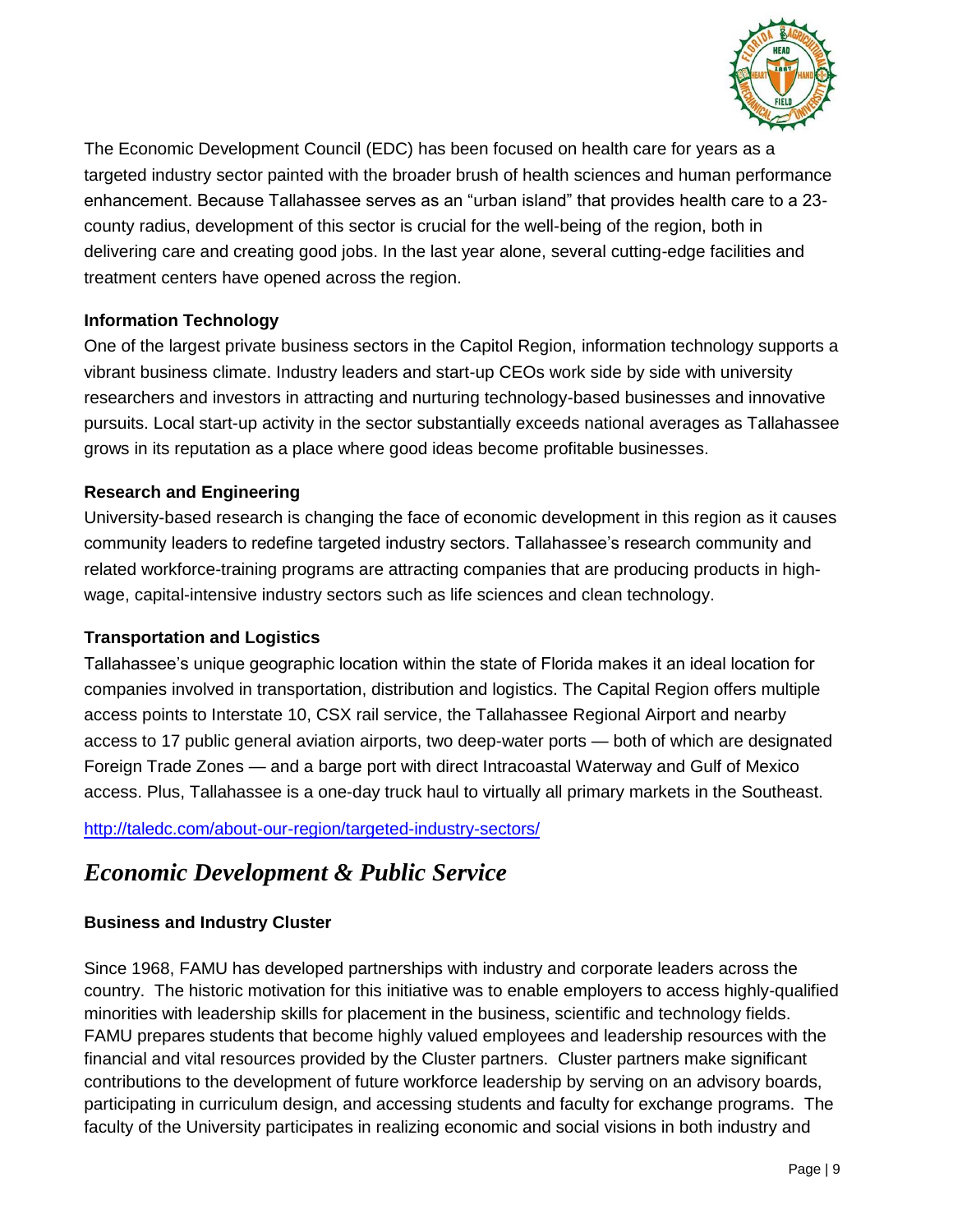

government through summer work exchange programs, technology development and transfer, and research projects.

#### <http://www.famu.edu/index.cfm?UniversityAdvancement&IndustryClusterOverview>

#### **NOAA Environmental Cooperative Science Center (ECSC)**

Florida A&M University has been awarded an education and research grant totaling \$15 million from the National Oceanic and Atmospheric Administration (NOAA) to meet the agency's workforce needs in areas of science, technology, engineering and mathematics (STEM) that support NOAA's mission. FAMU, as the lead institution, along with its partners will focus on increasing the number of well-trained and highly qualified scientists and managers, particularly from under-represented minority groups entering the NOAA workforce and other resource management entities. Further the center will improve the scientific bases for coastal resource management and to develop tools and research products to characterize, evaluate, and forecast coastal and marine ecosystem responses to natural and human induced stressors. This center will facilitate community engagement related to the function and relevance of coastal ecosystems and the services they provide to society.

#### <http://www.ecsc.famu.edu/about.html>

#### **Center for Plasma Science & Technology (CePaST)**

The CePaST investigators have received nearly \$40 million in federal and state funding to support their research activities. This has included support from Boeing Aircraft Corp, National Science Foundation, NASA, NOAA, Department of Energy (DOE) and Department of Defense (DOD). Current research has been supported by NASA for applications to hypersonic aerodynamics, by DOE for applications to fusion science, and by DOD for applications to materials research and to experimental, theoretical, and computational physics in remote sensing through the breakdown spectroscopy in plasmas. In addition to its external funding, CePaST projects, staff and students receive support directly from FAMU.

<http://www.physics.famu.edu/cepast.php>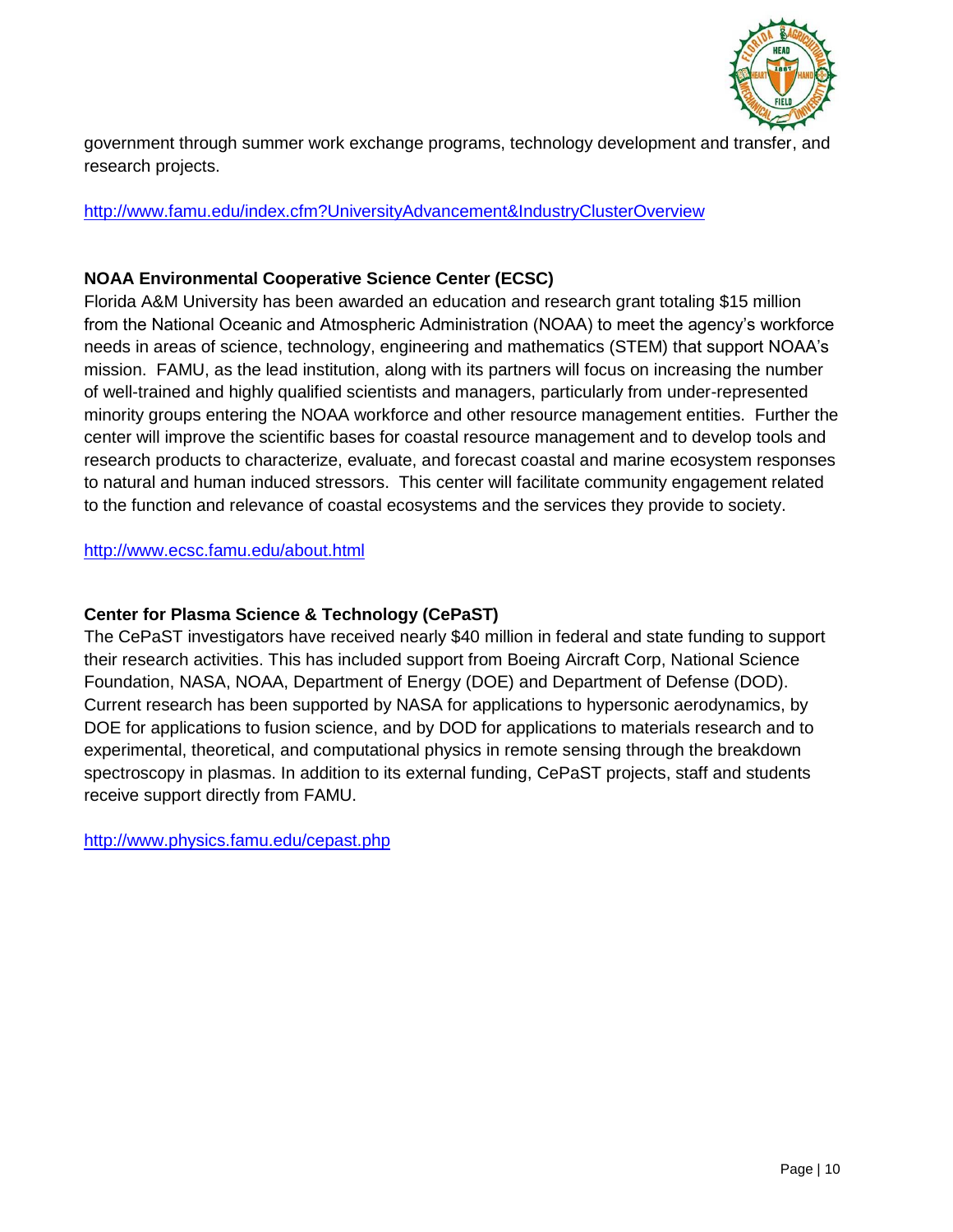

# *The Position*

The President will build upon the current foundation of learning, collegial relationships and shared governance to provide leadership in continuing development and implementation of FAMU's Strategic Plan. The President will also recognize and foster the mission of FAMU based upon its history as a land grant institution, its HBCU character, and promote its core values of Scholarship, Excellence, Openness, Fiscal Responsibility, Accountability, Collaboration, Diversity, Service, Fairness, Courage, Integrity, Respect, Collegiality, Freedom, Ethics and Shared Governance. The President reports to the FAMU Board of Trustees; it is a 13-member governing board, with appointments made by the Governor and the SUS Board of Governors.

## *Challenges and Opportunities***:**

- Develop and implement a comprehensive fund-raising plan.
- Recruit, develop, support and retain a world-class faculty.
- Recruit, retain and graduate talented students.
- Manage, monitor and be accountable for the fiscal affairs of the University.
- Improve the technology across the University.
- Enhance the quality of academic programs.
- Improve communication and collaborations between Executive Administrators, Schools, Divisions, and Departments.
- Continue the history of partnering and securing federal and corporate funds to support the University.

## *Qualifications, Knowledge, Characteristics:*

Celebrating 125 years of "Excellence with Caring," Florida Agricultural and Mechanical University (FAMU) embarks upon its search for the 11<sup>th</sup> President of the institution. The President is the chief executive officer of the University and reports to the FAMU Board of Trustees, which is appointed by the Governor and the Board of Governors of the State University System of Florida. FAMU's annual budget is approximately \$384 million and it has research awards that total over \$53 million. The President has broad delegated responsibility for all operations of the institution, including overall leadership and articulation of the mission and goals of the university to both internal and external constituencies. As CEO, the President will evaluate, manage, and promote sustainable growth, enhance and improve academic programs and facilities, identify new and expand existing resources, and strengthen the technological infrastructure.

The President should possess credentials sufficient to engender cooperation and respect from the state legislature, local, regional, and national business communities, colleagues throughout higher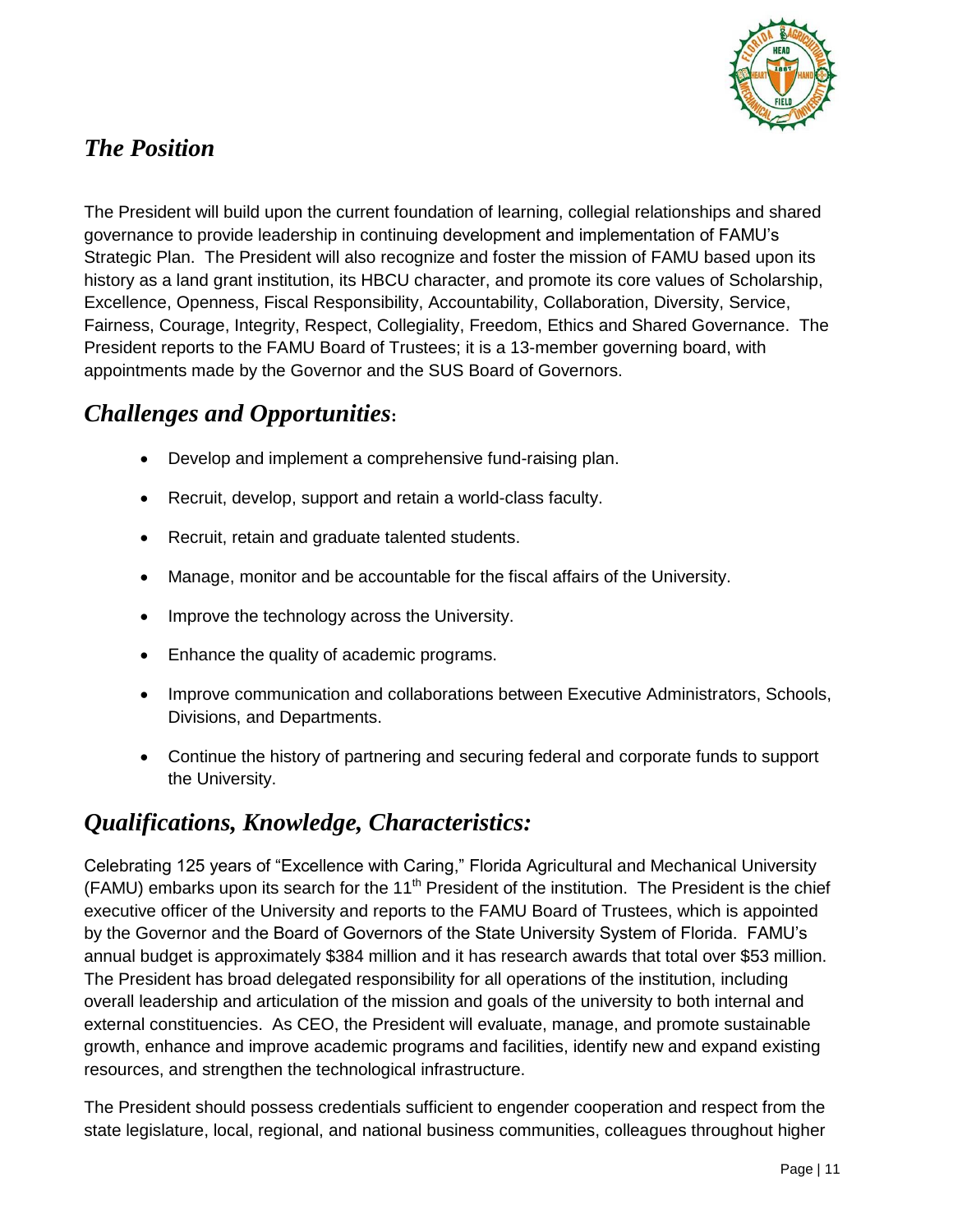

education as well as among the alumni, faculty, staff, and students. The Board of Trustees will consider candidates both within and outside academia. Advanced academic credentials including a terminal degree are desired; however, an extraordinary business or government profile will be considered.

The desired leader should have a proven track record of building an accomplished, talented, and diverse senior leadership team and understands their role as leader, in a corporate model of an historic academic institution. The President should demonstrate progressively responsible administrative/managerial experiences, understands changing trends in higher education and their impact on student financial aid, recruitment, retention, and graduation rates.

Specifically, the successful candidate:

- Demonstrates a record of meaningful accomplishments in executive leadership of and decisive management in complex organizations, and has a strong record of innovation and transformation;
- Appreciates and is committed to the quality, scope, complexity, and vitality of the University's land-grant mission and legacy;
- Demonstrates a record of fiscal leadership, strong financial oversight, and accountability;
- Possesses a sophisticated understanding of the fiscal complexity and structure of an academic research institution, and can lead the development of new and creative funding models, as well as optimize resources in a changing global economy and public higher education environment;
- Demonstrates an ability and commitment to working with the Board of Trustees to develop the University's priorities and strategic vision, leading the institution to successfully accomplishing them;
- Cultivates strategic relationships with academic, political, business, State University System of Florida colleagues, and other relevant constituencies;
- Demonstrates ability to think and act entrepreneurially, boldly, and strategically;
- Demonstrates the ability to attract, develop and retain world-class faculty and students who are at the core of the University's mission and success;
- Demonstrates the ability to hire talented and diverse personnel, building effective teams, delegating appropriate work, encouraging professional development, and holding administrators accountable for their actions;
- Possesses exemplary interpersonal communication and listening skills; is an inspirational, proactive and politically astute leader; and is a skilled change-manager capable of making difficult but important adjustments, while preserving those traditions that serve the institution well;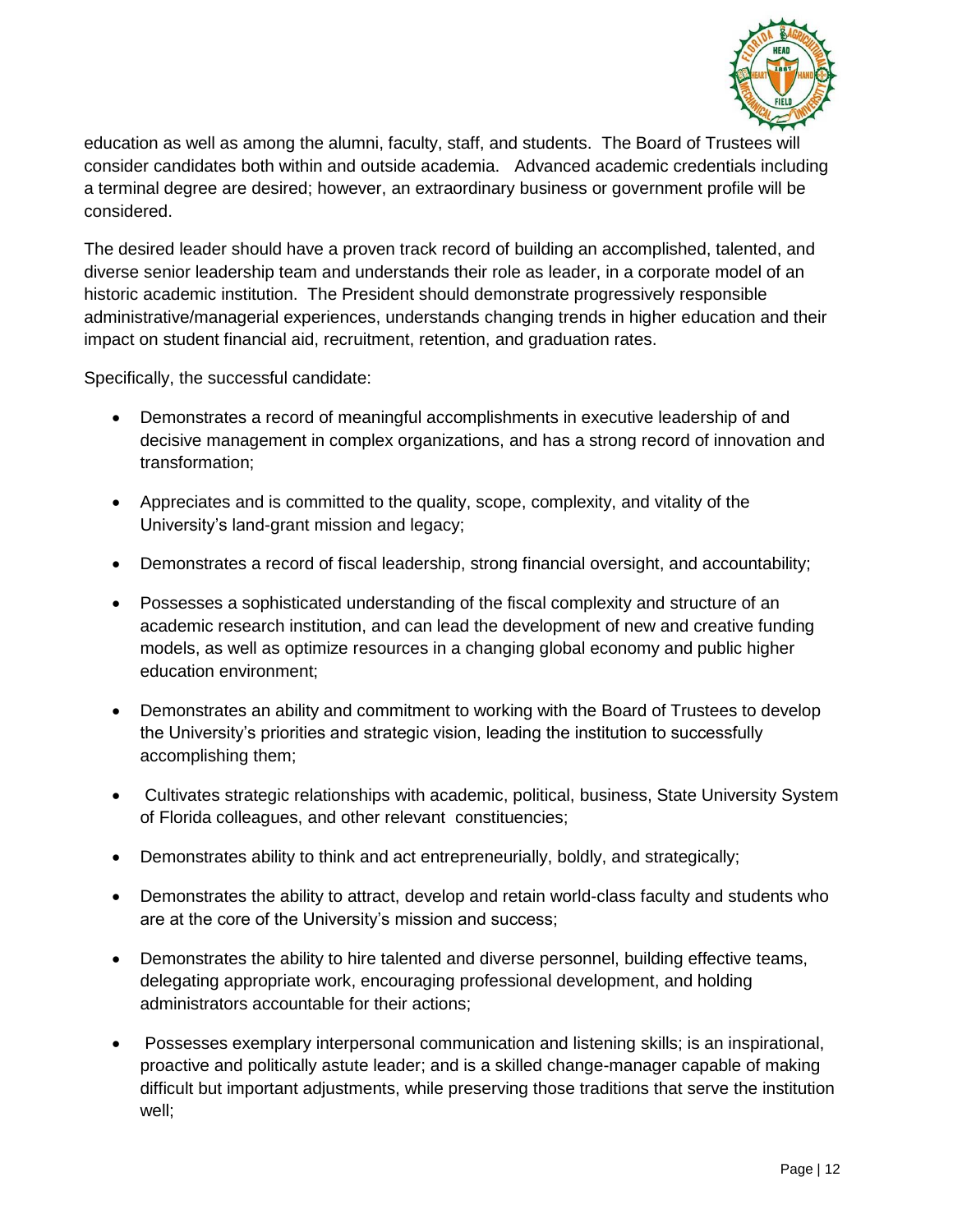

- Displays an appreciation and understanding for the integration of technology in the administrative and academic operations of the University;
- Promotes and enhances the historic strengths of the University and its reputation for innovation among all stakeholders;
- Creates and sustains a culture of transparency, accountability, and shared governance;
- Appreciates and displays a commitment to leveraging the passion of the FAMU alumni and the Rattler Nation and its culture;
- Exercises the highest degree of ethics and integrity at all times;
- Demonstrates the ability to set and promote a standard of excellence throughout the University;
- Possesses significant experience in successful fundraising with an understanding of the role philanthropy plays in higher education;
- Appreciates, relates well and commits to fostering an exceptional, well-balanced and varied graduate and undergraduate student experience—in academics, research, cocurricular opportunities, social and service experiences, as well as residential and work activities; and
- Serves as a tireless champion for public higher education issues such as quality, access, affordability and diversity.

## *Salary*

The salary is competitive and commensurate with qualifications and experience.

# *How to Apply*

Greenwood/Asher & Associates, Inc. is assisting the Florida Agricultural and Mechanical University Board of Trustees in the search for the University's 11th President. Applications and nominations are now being accepted; review and screening will continue until an appointment is made. Application materials should include a résumé or curriculum vitae, a letter addressing how the candidate's experiences match the position requirements, and contact information for at least five references.

Individuals wishing to nominate a candidate may contact the search firm via phone or in writing and provide the name, position, address, and telephone number of the nominee. A letter addressing how the candidate's experiences match the position requirements is recommended.

> Applications and letters of nominations should be submitted to: Marion Frenche, Principal Greenwood/Asher & Associates, Inc. Florida Agricultural and Mechanical University - President